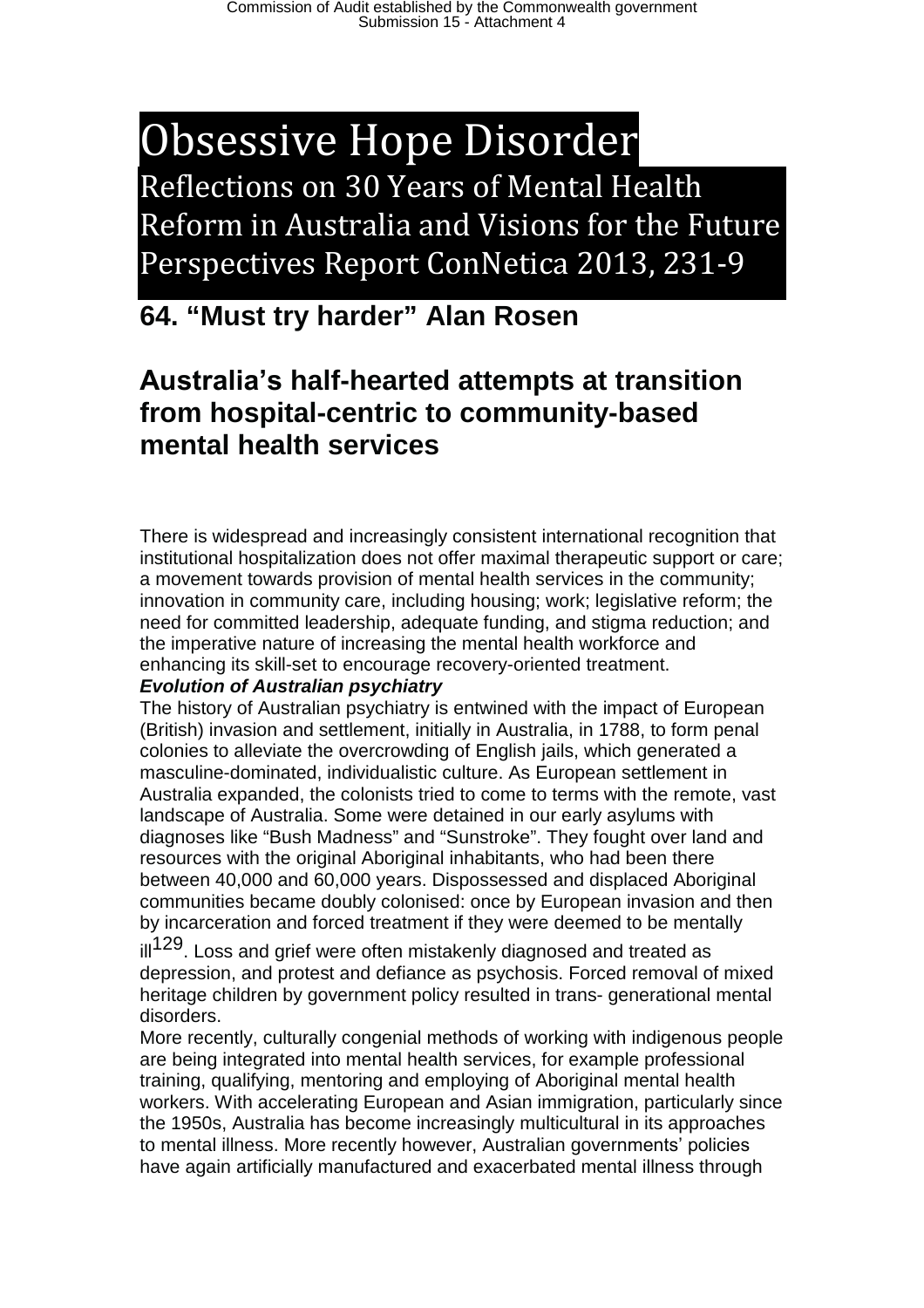the stresses of remote detention and uncertainties of fate that they place upon asylum seekers and their children.

#### *Australia: A cautionary tale*

Australia serves as an example of a country whose mental health provision structure is evolving from institutional to community-based care. It has struggled with translating plans into service, and reflects how programs can degrade without consistent leadership, funding, and coordination. By the mid-1950s, occupation of psychiatric institutions reached its peak in Australia. De- institutionalisation occurred in the 1960s and 1970s but without significant community supports in place. In a move to appropriately shift mental health care from institutions to the community with adequate planning and funding. The Richmond Report was tabled in 1983 and implemented in NSW from 1984-7. Subsequently, unjustly blamed for unbridled deinstitutionalisation in the state, David Richmond had only clearly pointed out and sought to correct the pre-existing imbalance: that 90% of individuals with severe mental illnesses had already been deinstitutionalised before his study and were living most of the time in the community with only 10% of the public resources devoted to mental health being available to support them. Meanwhile, only 10% were still based in hospitals with 90% of the expert staff and all these resources.

ConNetica 231 Perspectives Report *Obsessive Hope Disorder* 

So the money was not following the patients and, as NSW Secretary of Health, Richmond attempted to correct this, but this was thwarted politically by a subsequent government, which diverted the promised resources for the further development of community teams and resumed investment in the stand-alone institutions. Many NSW people, who unjustly condemn Richmond for deinstitutionalisation without adequate community support, do not realise that he is the same clear and independently thinking leader, widely celebrated, who saved the Sydney Olympics from chaos, as the head of the Olympic Coordinating Authority.

Nevertheless, the important mental health reforms he began led to the First Australian National Mental Health Policy, which was endorsed in 1992 by all Australian health ministers. It provided transitional funding in the national budget through the accompanying National Mental Health Strategy. There

have been four distinct phases of the National Mental Health Strategy 130 & 131.

### *First National Mental Health Plan (1993–1998)*

Services were to be shifted from stand-alone psychiatric hospitals to become largely community-based, ʻmainstreamed' services, integrated with and accessible via general health services, although remaining distinct as specialised mental health services. This included 24/7 mobile communitybased mental health crisis intervention services, assertive community treatment teams, a range of supervised community residential facilities, community vocational rehabilitation services and social recovery services,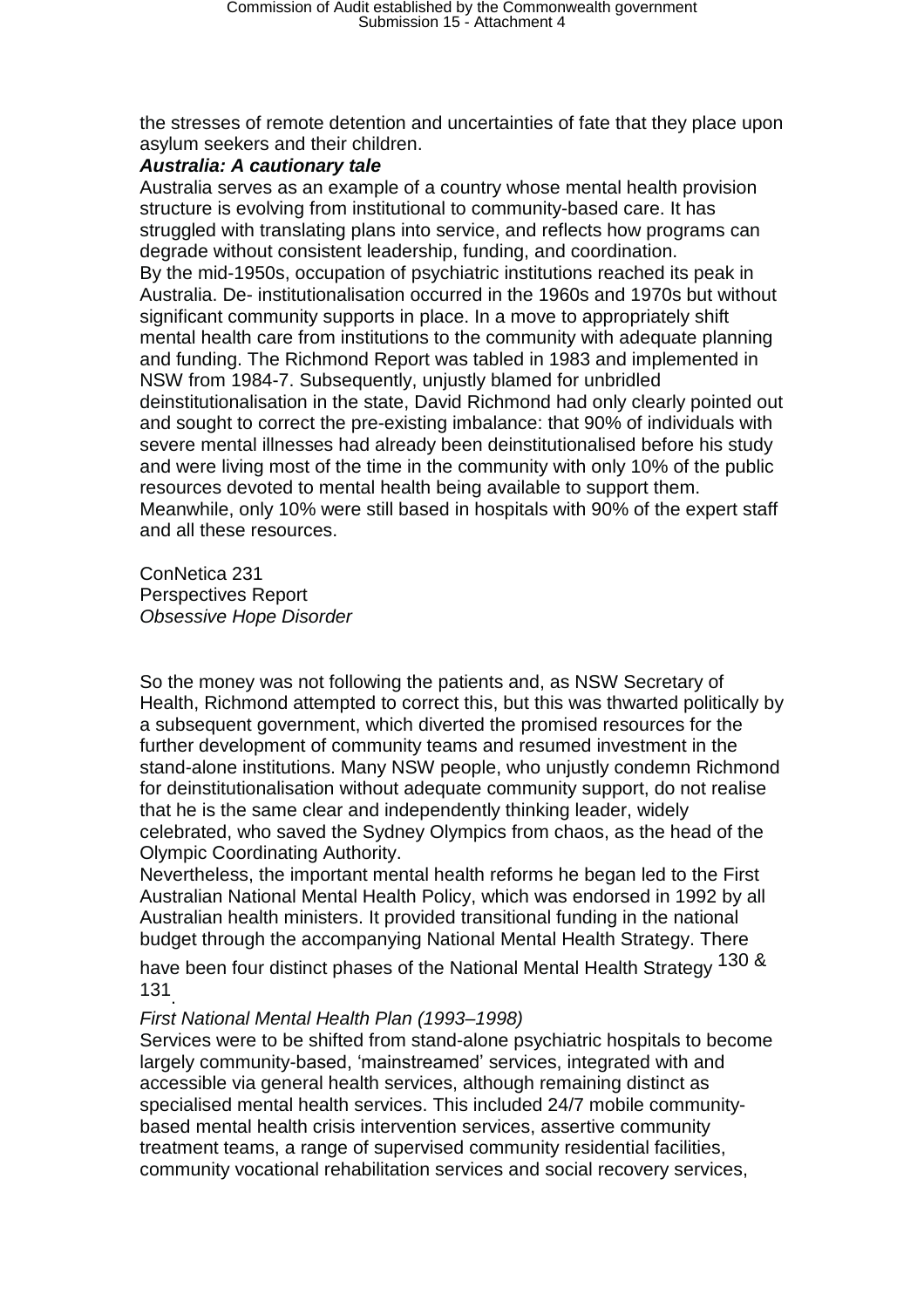integrated with local psychiatric in-patient units based in general hospitals. They were to develop strong links with groups of consumers, families, general practitioners, the non-government service organisations, and other non-health services, such as housing, disability services, social security and

### employment<sup>132</sup>.

### *Second National Mental Health Plan (1998–2003).*

This plan focused on the principles of mental health promotion, prevention, partnerships with other (non- health) providers of services, and quality. A new emphasis on early intervention programs began to emerge based on the internationally pioneering work of McGorry and colleagues in Melbourne

### (http://www.orygen.org.au)133 & 134.

### *Third National Mental Health Plan (2003–2008)*

There is now broad agreement that the Third Plan, despite a welcome focus on service responsiveness and partnerships, lacked real accountability mechanisms, and provided few incentives to the states to complete even the

first two Plans<sup>135</sup>. Accordingly, the substantial early achievements of the National Strategy began to fray, and gaps in services began appearing as evidence-based community services were short-funded, diluted and/or

retracted increasingly to hospital sites<sup>136</sup>. There was also an unanticipated

growth in acute presentations of co-morbid drug abuse and mental illness<sup>137</sup>. which overwhelmed emergency and inpatient departments.

Media glare on the human consequences of these problems led to serial

national inquiries by the Mental Health Council of Australia<sup>138</sup>, the Human

Rights and Equal Opportunity Commission<sup>139</sup>, and the

Australian Senate<sup>140</sup>. In response, a substantial injection of federal funding occurred, focusing on paying largely for non-professional support workers to be provided through the non-government sector, subsidising private fee-forservice counselling for higher prevalence milder mental health disorders. The states were unsuccessfully challenged by the Federal Government to match funding to enhance core public services for lower-prevalence severe conditions. Unfortunately, in order to maintain party political control of them, these new federally funded services were deployed in new silos without any articulation or coordination with existing state operated public mental health services.

*Fourth National Mental Health Plan (2009–2014)* 

Accompanied by a new national mental health policy and revised national mental health services standards<sup>141 & 142</sup>, it signalled a further retreat from full consultation of stakeholders and the bureaucratic dilution and

### 232

downgrading of the national strategy with few specified objectives, goals, targets, or timelines<sup>143</sup>.

*Advocacy* 

The Mental Health Services Conference of Australia and New Zealand (http://www.themhs.org) has evolved over the last 23 years into a "strong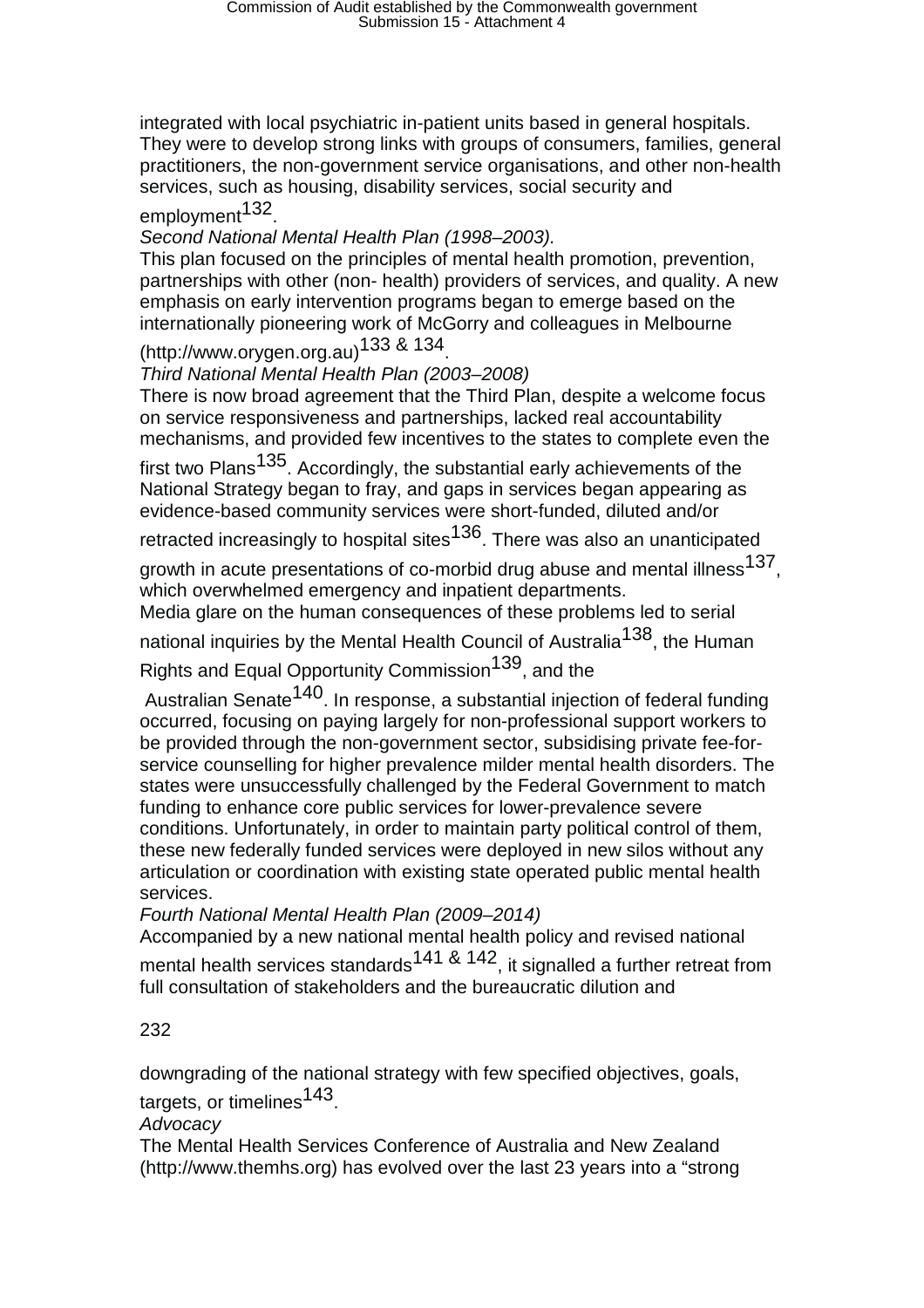independent movement" 144 conducting national forums twice yearly, led by a broad coalition of all mental health professional, mental health leadership and management, consumer, family, trans-cultural and indigenous networks. It organizes bi-national forums for evidence dissemination and debate that push for greater momentum in mental health service reform. In 2010 a pervasive on-line national public lobbying network ("Get-Up") took on mental health and campaigned strongly, particularly for youth mental health. *Politics* 

As time progressed and deficiencies and outright gaps in mental health services became more obvious as they fragmented, public awareness was expanding. The (temporary) National Health & Hospitals Reform Commission found in 2009 that mental health, among other long-term conditions, badly needed public funding for a more consistent shift to 24-hour continuous community services, equitably deployed across the country. This priority was ignored or postponed by the new Prime Minister, Kevin Rudd, who had established the Commission. Rudd focused almost entirely on acute high-tech hospital care and primary care. Shortly, after announcing his ʻhealth and hospital s reform package, he was dumped by his Labor colleagues. For the first time in Australia the need for better funded mental health services became a hotly contested issue at the August 2010 Federal Election, with all 3 major parties competing with well-publicised mental health policies, bearing fruit in 2011 with enhanced funding in the national budget. So far, funding has created very few evidence based community services, except for early intervention in young people, with more silos between public, NGO and private fee-for-service funding streams, questionable mechanisms for the low-

level expertise coordination of vocational, residential and clinical services<sup>145</sup>. However, several independent statutory mental health commissions have been forming (one national, plus 3 state commissions so far), following new governmental commitments to revive and transparently account for evidencebased, consumer and family congenial, recovery oriented mental health care reform.

#### *Implications*

Structural reform of mental health services is easier to achieve than improvements in service quality; support of clinicians, consumers and care-

Perspectives Report ConNetica 233 *Obsessive Hope Disorder* 

providers is a critical factor in the success of mental health reforms $146$ . Mental health reform in Australia looks good on paper, and has been heading broadly in an appropriate, more community focused and recovery oriented direction. However, these reforms are often fragmentary and keep losing momentum. Core local public community mental health services lack adequate investment, are being eroded by plundering by their custodian Local Health Networks or have never developed sufficient breadth<sup>147 & 148</sup>.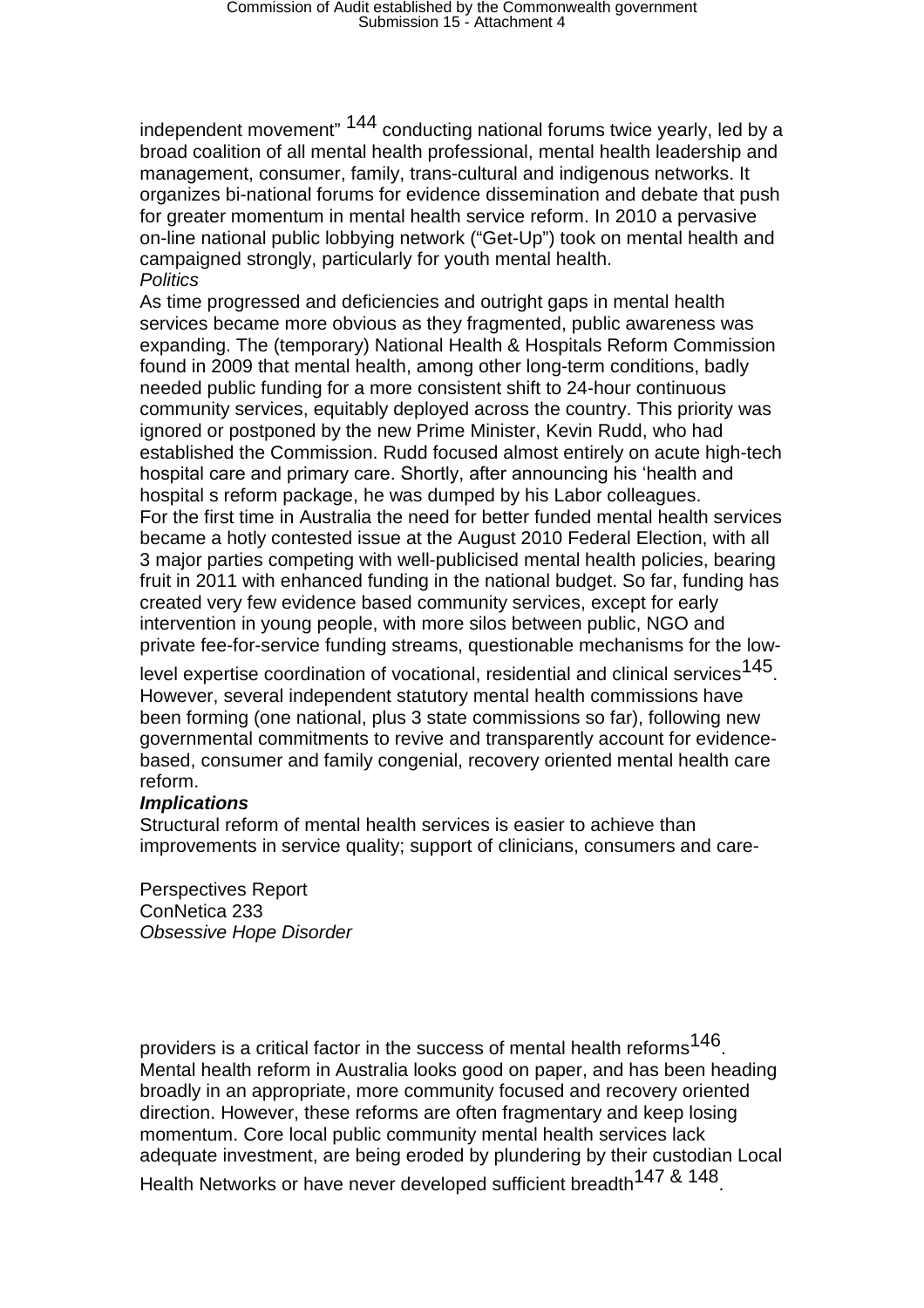After a period of sustained growth in spending on mental health services, and, following a lull, even with the Federal enhancements announced for 2011-16, Australia still lags behind similar Western countries in terms of the proportions of gross domestic product and national health budget spent on mental health services<sup>149 & 150</sup>. For example, New Zealand's per capita expenditure on mental health far exceeds Australia's, now spending 11% of its health budget on mental health services, whereas in Australia, this proportion continues to hover around less than 8%, in spite of the fact that the average burden of disease due to mental ill health is more than 14% (and growing in proportion)

of all diseases internationally<sup>151</sup>. Strong independent advocacy from several new reform-oriented Australian mental health commissions may be able to

convince governments to remedy this<sup>152</sup>.

### *Current state of play in Australia*

Most Australian governments, state and federal, do not provide incentives or pricing signals which will shape more community based integrated health

systems<sup>153</sup>. New federal pricing mechanisms favour hospital-related services, and therefore are regressive in terms of where mental health service reform needs to go. Their initiatives often appear to be piecemeal and to primarily serve political expediency. They rarely seek, build or abide by any unifying vision, model or trajectory.

Rather they leave dis-articulated silos of public, NGO and private fee-forservice elements, trying to support and grow both archaic stand-alone institutional mental health services, psychiatric beds in general hospitals and emergency departments, without any evidence of their effectiveness, and community mental health teams all at the same time. Most of our states have uncritically backed all of these approaches simultaneously. Spreading your resources too thinly while trying to be everything to everyone is not much of a clinical strategy, and even a doubtful theological one. Consequently, we have ended up in most states, possibly excepting Victoria, with "ambivalent nonsystems of care", rushing off madly in all directions at once, and ultimately petering out. Meanwhile our human and financial resources are soon dissipated, becoming ineffectively but completely spent.

Australian Governments politicise their attempts at health service reform so much that they often turn out to be an unworkable mess or uncoordinated tangle of fragmented services, sometimes duplicating each

234

other, and failing to plan or work together. This is as if Governments have "a reverse sausage machine" which starts with a well-formed sausage at one end, and produces a limp pile of mince at the other, leaving it to service providers on the ground to pick up the randomly spat-out bits and desperately fashion them into a vaguely useful system of care, which may provide some rough semblance of a service. It sometimes seems like governments are embarking on an absurdist enterprise, finely mincing a good steak in the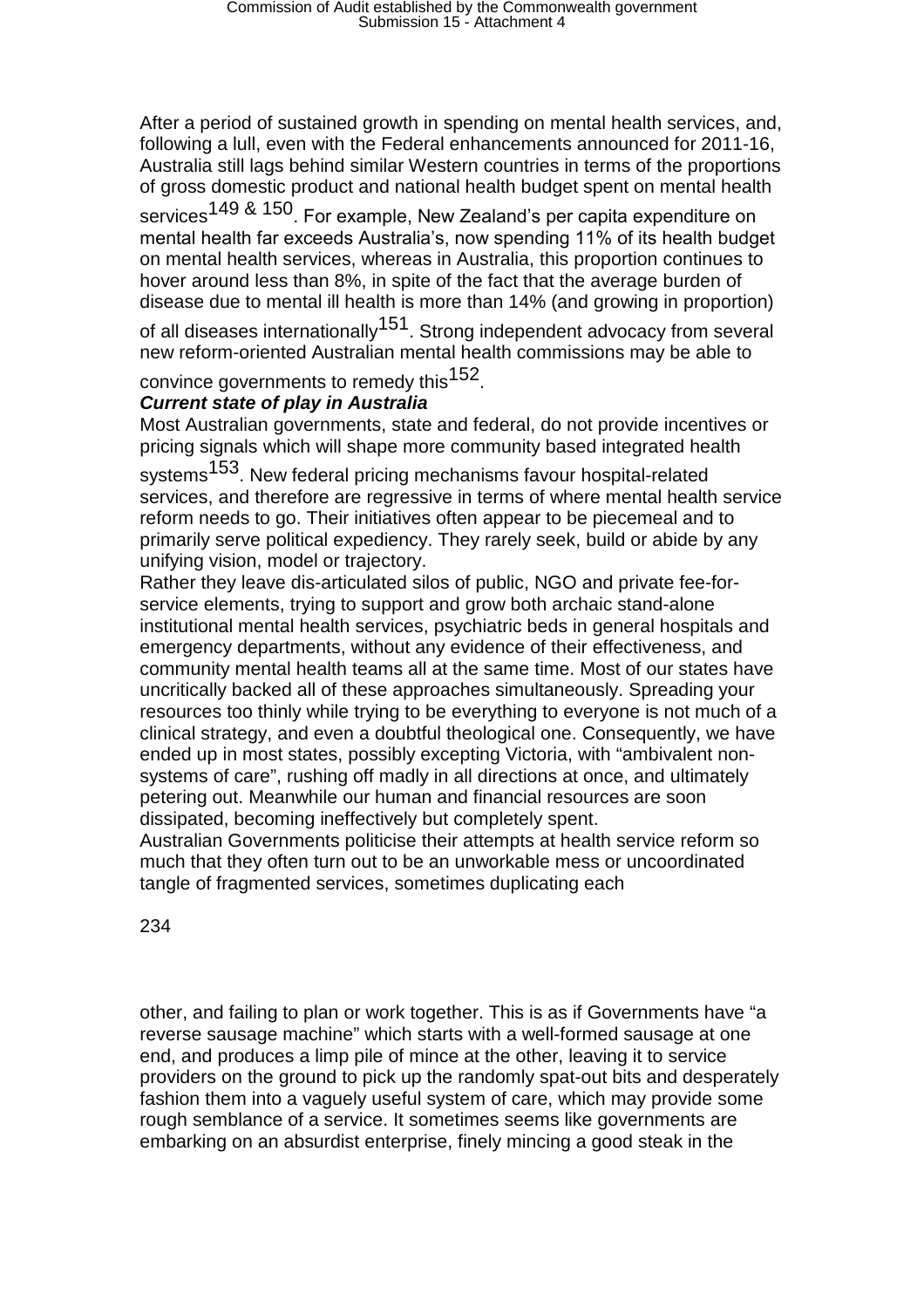attempt to reconstitute and recreate a facsimile of a fairly ordinary soya  $bean<sup>154</sup>$ 

#### *Conclusion – Australia must be squarely part of the global movement towards Community Based Mental Health Practice*

Evidence-based global health initiatives for both developing and developed countries are now encouraging a shift of focus from hospital-centred and

institutional care to community-based care<sup>155</sup>, with closer linkage to or colocation with primary health care.

Much work has been done internationally on the roles, teamwork, leadership, training, and future scope of the work of community mental health practitioners. The terms ʻcommunity psychiatrist' or ʻcommunity mental health practitioner' should signify an exhortation to ʻgo wider' in seeking rigorous training and experience in both the *microsphere* of direct holistic clinical and functional care, and the *macrosphere* of improving the wellbeing of whole

communities<sup>156</sup>. Many of these experiences, particularly for those who came to terms with old institutional care and thinking, are now emerging as practicebased evidence and outline a real paradigm shift from an illness-focused

psychiatry to a person-centred mental health and wellbeing paradigm<sup>157</sup>. We must acknowledge a new landscape in mental health services with a very different funding environment, inviting partnerships across the traditional divides of public, NGO and fee-for-service funded services. We need to rebuild the presently withering evidence-based modules of mental health services into teams that meet all the fidelity criteria and therefore work well and reliably for service-users and their families. The contemporary models with effective outcomes include crisis teams, one-stop shops for every age group co-located in shopping hubs with primary health care, community based residential respite facilities and assertive community treatment (ACT) teams. These teams should be interdisciplinary, including clinicians, peer support workers, drug & alcohol, vocational, housing and family specialists, dieticians, sports physiologists and visiting community pharmacists, Aboriginal & Transcultural mental health workers as required, and counsellors drawn from all those sectors.

Perspectives Report ConNetica 235 *Obsessive Hope Disorder* 

Finally, are community mental health services caught in a recurrent timewarp? Are we destined to fight the same battles to save community mental health over and over again? A shift of gravity of mental health services to community based care is squarely supported by worldwide evidence, and is long overdue in some countries. However, community teams and facilities do not have a high public profile, unlike salient and brooding hospital complexes, so they are vulnerable to variable and chronic underfunding and recurrent attempts to dismantle them on the spurious basis of economy of scale<sup>158&159</sup>. Some argue that mental health reforms with a marked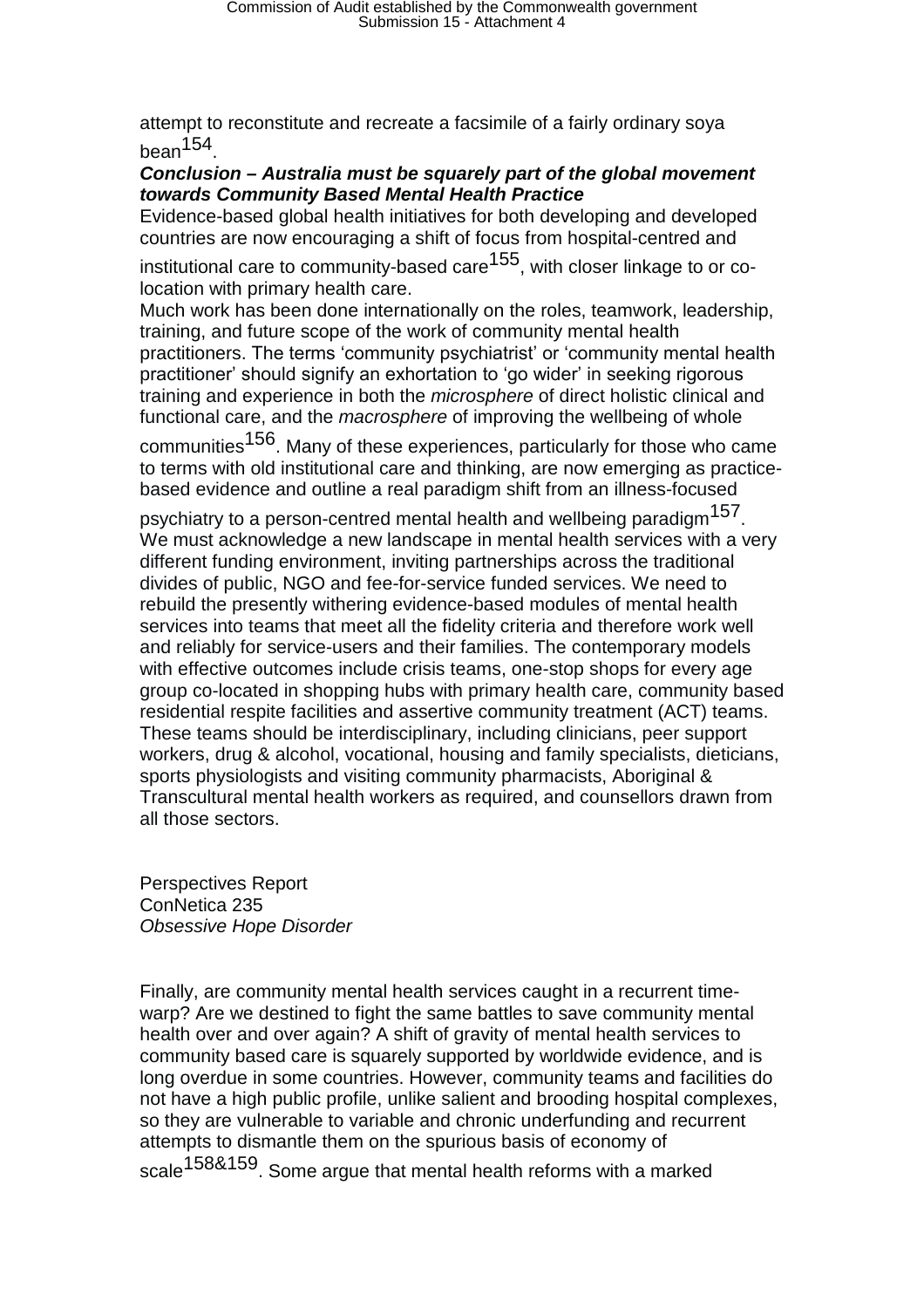ideological component and extremely dependent on charismatic leaders are especially vulnerable, given leadership changes and the political powers on

which they depend<sup>160</sup>. However, there is no monopoly on ideology: institutionally centred services have been defended on the basis of ideology and without evidence for several centuries. Similarly, there remains an evidence-free reactionary zone defended by a vocal minority of hospitalbased clinicians arguing against a shift towards community care. Furthermore, many pioneers of community services state that they were never characterized as charismatic until they succeeded, and prefer that their reforms be judged not on their theories but on evidence of improved outcomes.

Key lessons from all these initiatives relate to planning for sustainability and the need to undertake pro- active and progressive reform of existing institutional structures such as the old style asylums. We need to not only redistribute limited resources to the community, but prevent the regressive influence that a traditional institutional mentality or clinical elite can exert, even after institutions have been downsized or even closed, causing a loss of momentum and transformative culture. This can often result in a return to stasis once the project is complete and the energy for reform has dissipated. We must get beyond isolated great models of best practice in the community separated by vast wastelands of poor service, but instead to achieve regional arm's length purchasing and extensive roll-outs of evidence based service modules or teams, on an equitable and sustainable basis of reform. These must be protected by permanent mental health commissions and local community mental health consortia (like headspace) or boards. The latter, by continuing to evolve, should be structured to withstand changes of governments and political flavors; monitor the quality of services; advocate and report, and represent the consumer voice, to the highest level of governments, legislatures and the public; and work hard to earn and retain the trust of consumers, families, and the community.

236

*Acknowledgement: Based in part on a chapter by Rosen A O'Halloran P & Mezzina R on International Community Mental Health in The Handbook of Community Psychiatry eds. McQuiston H Sowers W Ranz J Feldman J Springer: New York, 2012* 

*Professor Alan Rosen is Professorial Fellow, School of Public Health, University of Wollongong, Clinical Associate Professor, Brain & Mind Research Institute, University of Sydney and Research Psychiatrist, Centre for Rural & Remote Mental Health Research, University of Newcastle, Senior Consultant Psychiatrist, Far West NSW LHD Mental Health Service, and a Deputy Commissioner of the Mental Health Commission of NSW. He is the author or co-author of more than 120 published and submitted journal articles or chapters on studies of 24 hour community based alternatives to acute and*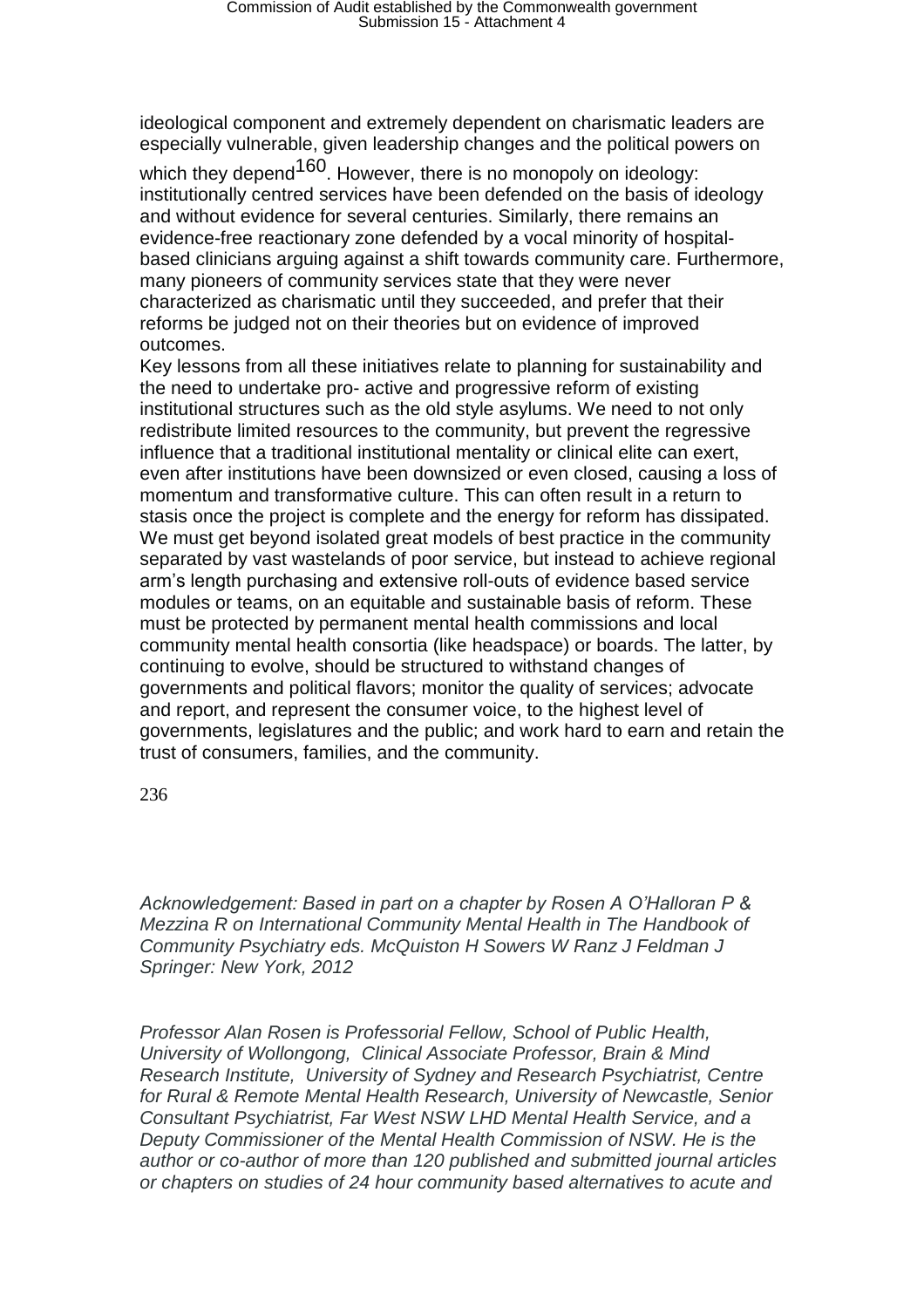*long-term inpatient care, rehabilitation and recovery, assertive case management and integrated mental health service systems; early intervention in psychosis; psychiatric stigma; dual disorders, deinstitutionalization, family intervention, Aboriginal and remote area mental health, cultural influences on mental health service systems, qualitative and quantitative outcome measures, impaired doctors, research and evaluation in mental health, service standards, the National Mental Health Strategy, International community psychiatry, Human Rights of individuals with Severe and persistent mental illnesses, Activity Based Funding for mental health services, international comparisons between Mental Health Commissions, and the history of Australian Psychiatry. He is an assessor for several national & international journals. He is currently co-editing a book on the Early Intervention of Nearly Everything in Mental Health Services for Blackwell-Wiley, and was guest editor for a special issue on International Mental Health Commissions for the Mental Health Review Journal (UK) published in December 2012.*

### References

129 Rosen A 1994. 100% Mabo: Decolonising of People with Mental Illness and their Families, ANZJ Fam. Ther. 15:3:128-142.

130 Rosen A 2006. Australia's national mental health strategy in historical perspective: Beyond the frontier. International Psychiatry, 3, 19-21.

131 Rosen A 2006. The Australian experience of deinstitutionalisation: The effect of Australian culture on the development and reform of its mental health services. Acta Psychiatrica Scandinavica, 113, 1–9.

132 Buckingham W Burgess P Solomon S et al. 1998. Developing a casemix classification for mental health services. Vol. 1: Main Report. Canberra: Commonwealth Department of Health and Family Services.

133 McGorry P D Jackson H J (Eds.) 1999. The Recognition and Management of Early Intervention: A Preventive Approach. Cambridge: Cambridge UP.

134 Department of Health and Family Services 2002. National Practice Standards for the Mental Health Workforce. National Mental Health Strategy. Canberra: Commonwealth of Australia.

135 Australian Health Ministers' Advisory Committee 2003. National Mental Health Plan 2003–2008. Canberra: Commonwealth of Australia.

136 Rosen A Gurr R Fanning P 2010a. The future of community-centred health services in Australia: Lessons from the mental health sector. Australian 237

Health Review, 34, 106–115.

137 Gurr R 2005. Drugs and Australasian government policies have created a crisis in public mental health services. Submission to the Senate Select Committee on Mental Health Services from CASP: Comprehensive Area Service Psychiatrists' Network. http:// www.aph.gov.au/senate/committee/mentalhealth\_ctte

138 Groom G Hickie I Davenport T 2003. ʻOut of Hospital, Out of Mind!' A Report Detailing the Mental Health Services in Australia in 2002 and 138.Community Priorities for National Mental Health Policy for 2003–2008. Canberra: Mental Health Council of Australia.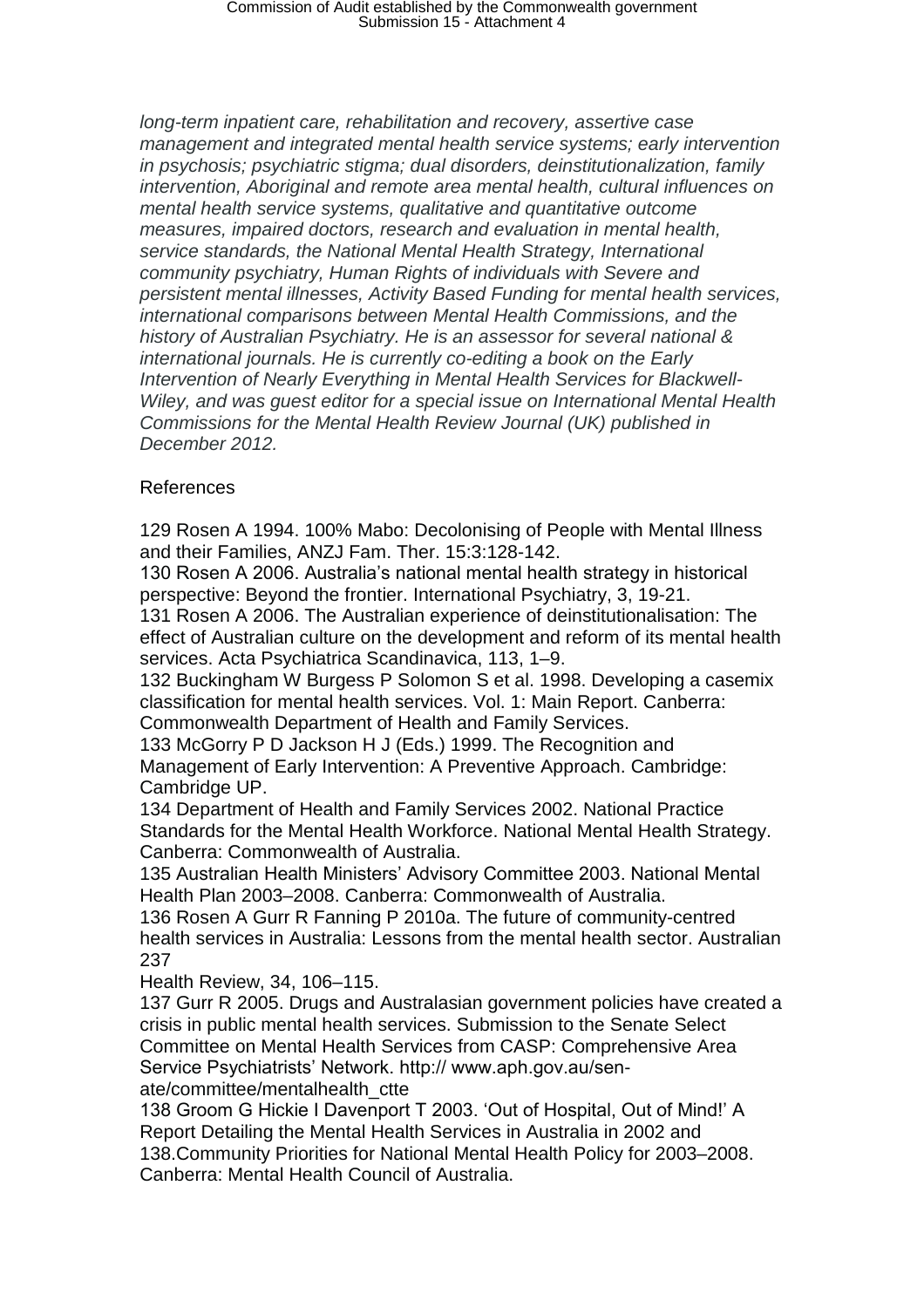139 Human Rights and Equal Opportunity Commission 2005. Not for Service: Experiences of Injustice and Despair in Mental Health Care in Australia. Canberra: Mental Health Council of Australia.

140 Australian Senate 2006. A National Approach to Mental Health – From Crisis to Community. http://www.aph.gov.au/senate/committee/mentalhealth\_ctte/report02/report.pdf

141 Miller V Rosen A Gianfrancesco P Hanlon P 2009. Australian national standards for mental health services: A blueprint for improvement. International Journal of Leadership in Public Services. 5, 25-42.

142 Rosenberg S 2010. Why the new national mental health service standards are an opportunity lost.

http://blogs.crikey.com.au/croakey/2010/11/01/why- the-new-national-mentalhealth-service-standards-are-an-opportunity-lost/

143 Rosen A 2009. Is the draft 4th National Mental Health Plan a dud? www.http//: Is the draft 4th National Mental Health Plan a dud%3F – Croakey.html

144 Andrews G 2005. Editorial. The crisis in mental health: The chariot needs one horseman. MJA, 182, 372–373

145 Rosen A 2011. More comprehensive analysis on mental health and the budget (it's complicated), online resource:

http://blogs.crikey.com.au/croakey/2011/05/11/more-comprehensive-analysison-mental-health-and-the-budget/

146 Whiteford H & Buckingham WJ 2005. Ten years of mental health service reform in Australia: Are we getting it right? MJA, 182, 396–400.

147 Rosen A Goldbloom D McGeorge P 2010. Mental health commissions: Making the critical difference to the development and reform of mental health services, clinical therapeutics. Naber D,Pincus, H (Eds.). Current Opinion in Psychiatry, 6, 593-603.

148 Rosen A Gurr R Fanning P Owen A 2012. The future of communitycentred health services in Australia: ʻWhen too many beds are not enough.' Australian Health Review, 36, 239–243.

149 Hickie I Groom G McGorry P et al 2005. Australian mental health reform: Time for real outcomes. MJA, 182, 401–406.

150 Rosen A Gurr R Eagar K Gear C 2008. Mental Health Funding Methodologies: Roundtable Discussion Paper, Australian Healthcare and 238

Hospitals Association (AHHA), The Mental Health Services Conference of Australia and New Zealand (THEMHS) PricewaterhouseCoopers (PwC) – Health Actuarial and Advisory Practice.

151 WHO 2001a. World Health Report. Mental Health: New Understanding, New Hope. Geneva: World Health Organization.

152 Rosen A 2012. Mental Health Commissions of Different Sub-species. Can they effectively propagate mental health service reform? Provisional taxonomy and trajectories. Mental Health Review Journal, 17:4: 167-179.

153 Rosen A McGorry P Hill H & Rosenberg S 2012. The Independent Hospital Pricing Authority and mental health services: it is not a matter of "one size fits all". MJA, 196 (11): 675-677.

154 Rosen A in Sweet M et al 2012. Some metaphors for the future of healthcare, online resource